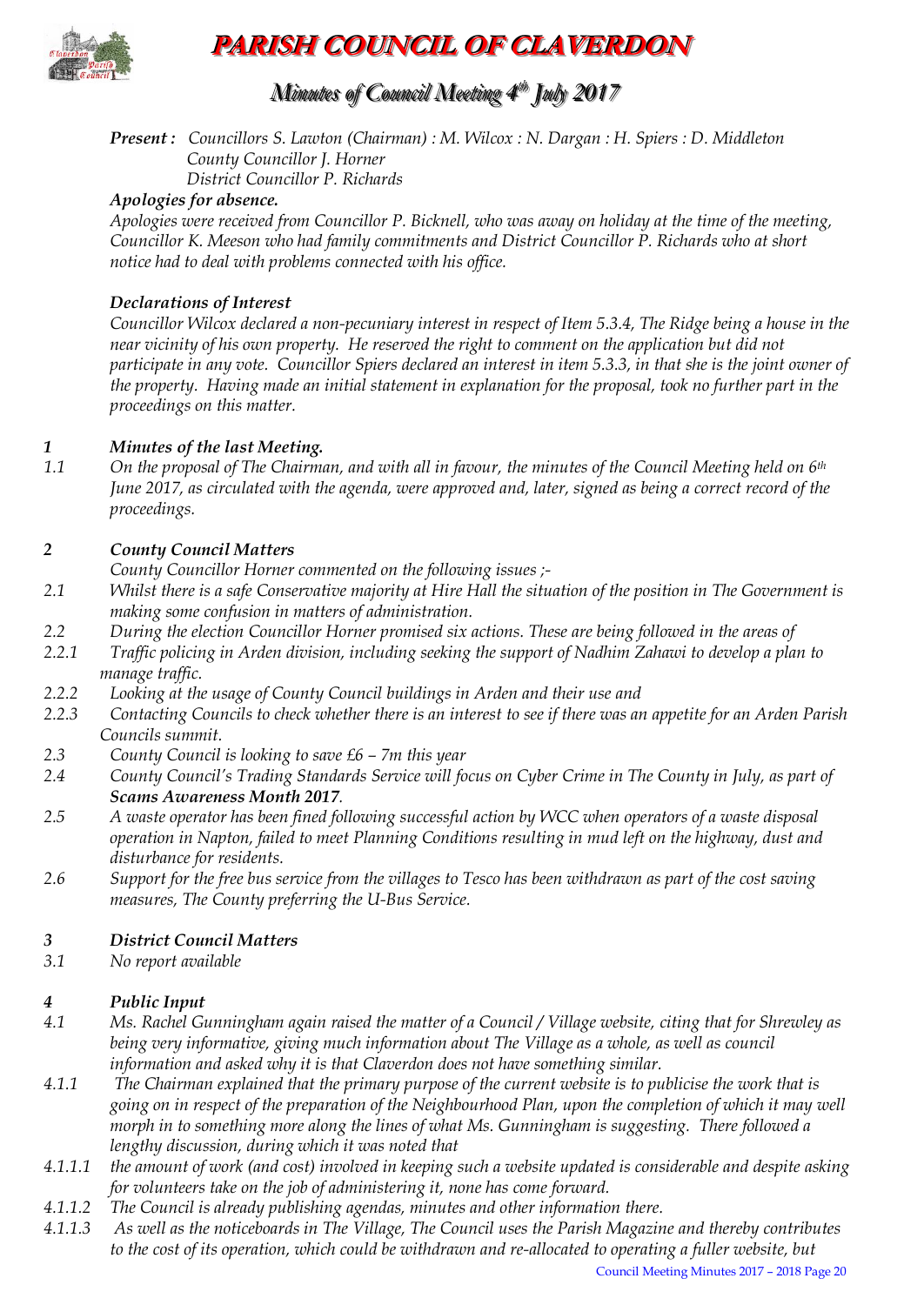*possibly to the detriment of the magazine.*

- *5 Planning. 5.1 Update on previously considered applications.*
- *5.1.1 Four Winds, Langley Road 17/00934/FUL - Replacement dwelling and demolition of existing outbuildings and the erection of a detached garage (revision to 16/03442/FUL)*
- *5.1.1.1 CPC supported the proposal and the application was subsequently approved.*
- *5.1.2 Fobello, Station Road – Demolition of an existing garage and replacing with 2 storey garage, cosmetic works, replacing existing doors and windows.*
- *5.1.2.1 CPC returned a response of 'No objection' and the Application was approved 7th June 2017*
- *5.1.3 White Gates 17/00909/FUL - Alterations and extensions to included two storey extension to south east elevation, porch extension to north east elevation, single storey extension with balcony at first floor to north west elevation and alterations to fenestration and cladding*
- *5.1.4 CPC returned a response of 'No objection' and the Application was approved 20th June 2017*
- *5.1.5 Heart of England Farms*
- *5.1.5.1 CPC submitted an objection on the grounds of further intensification on the site and the fact that there are many outstanding to this aspect requiring settling before further development being permitted.*
- *5.1.5.2 It was referred to Committee for a decision with a recommendation to approve, but was refused on the grounds that it would be inappropriate development in the Green Belt (Para 79 of NPPF) : Failed to Demonstrate that it is justified : Is not considered to show benefits to the existing business : There are no special circumstances that would outweigh the Harm to the openness to the rural character and appearance of the site : Contrary to CS10 and AS10 of the Core Strategy : The size, location and appearance of the building would result in a building of domestic appearance in a previously undeveloped area and would fail to respect the rural character and appearance of the wider site.*
- *5.1.6 Glebe Road No 9 - Demolition of house and erection of replacement dwelling*
- *5.1.6.1 This was discussed at the council meeting of 6th June when the Householder was in attendance, when it was agreed that the appropriate response is one of 'No representation' it being more appropriately left to the The Planning Officer to decide, working within the bounds of SDC Policy and the Core Policy.*
- *5.1.6.2 The application was approved 23rd June 2017.*
- *5.2 Applications Responded to Inter-meeting*
- *5.2.1 Glenhurst Farm 17/01404/FUL - Demolition of existing ground floor extension. Construction of new single storey Orangery to accommodate kitchen. removal of bay window and forming of new main entrance with roof canopy over*
- *5.2.1.1 Having been circulated by e-mail 8th to councillors and there being one response of support, five of 'No Objection', a response of 'No objection' was submitted 22nd June.*
- *5.3 New Planning Applications*
- *5.3.1 Crown Farm 17/01858/TREE – T1 Sycamore – Reduce crown by approx. 1m to suitable branch junctions/growth points and prune out dead wood.*
- *5.3.1.1 A response of 'No Objection' was agreed.*
- *5.3.2 Claverdon Oaks, Henley Road 17/01424/FUL – Proposed replacement agricultural building (part retrospective)*
- *5.3.2.1 The plans for this were not available at the meeting and Councillor Wilcox said that whilst he had had some difficulty in assessing the extent of the change from looking at the on line plans, he suspected that there could be an unacceptable increase in the size of the building, were it to be completed. The chairman requested that the application be re-circulated and for Councillors to comment via e-mail.*
- *5.3.3 8 High Croft 17/01646/FUL - Proposed single storey extension to rear.*
- *5.3.3.1 Having discussed the matter and recognising that a similar change has been made to other properties in the area, it was agreed to submit a response of 'No objection' to the application.*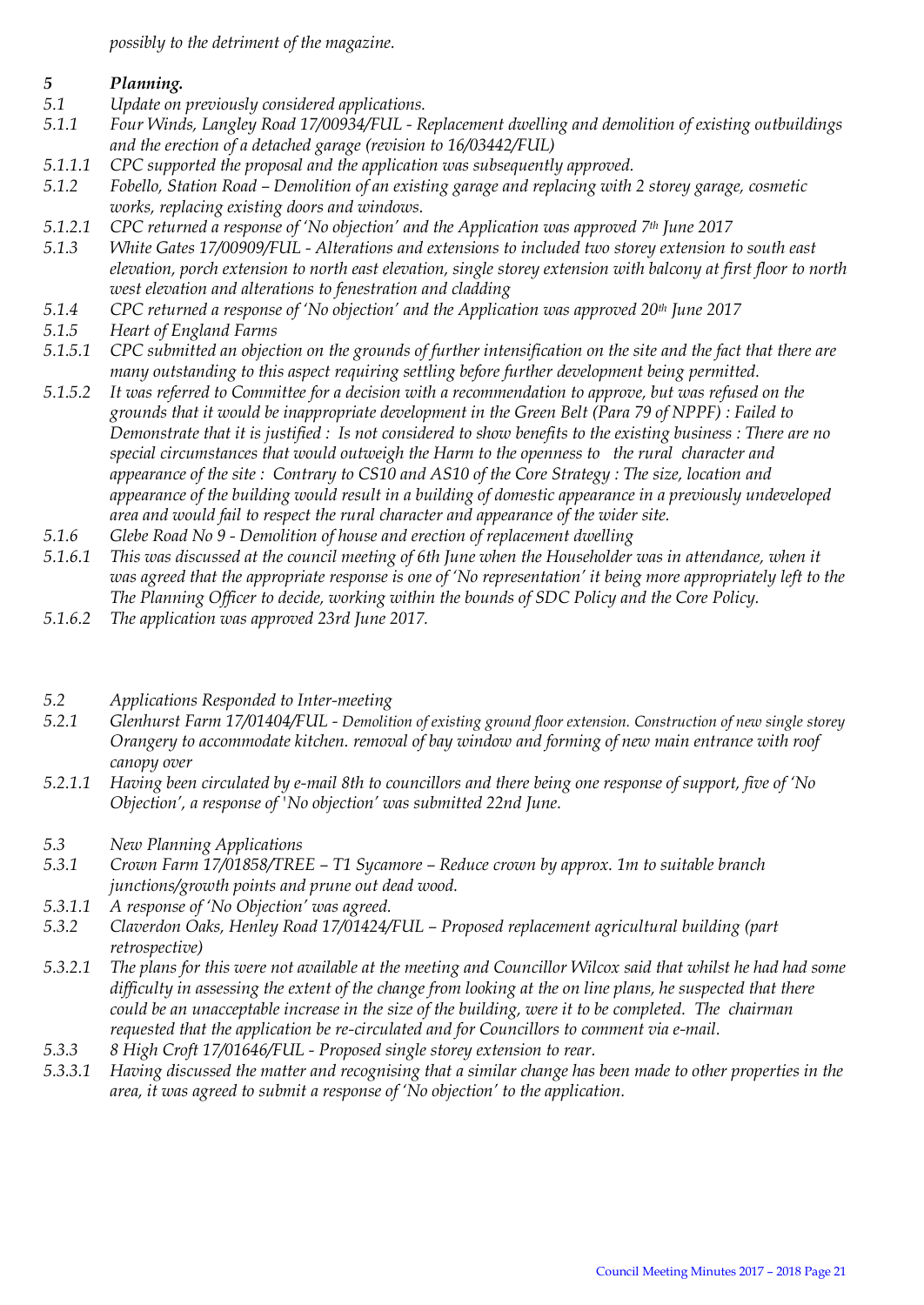- *5.3.4 The Ridge 17/00210/FUL – Demolition of existing dwelling and construction of a replacement dwelling and detached double garage.*
- *5.3.4.1 From previous consideration of this application, CPC responded with an objection on the grounds that the finish of the new building is out of line with the Village Design Statement: Concern regarding the loss of Trees: The Double Access Drive is out of place with the street scene.*
- *5.3.4.2 The Planning Officer has now written suggesting that the majority of the issues could be dealt with by imposing suitable restrictions as part of an Approval and notes that there is a property nearby with a double access, suggesting that this would therefore not be out of keeping with the street scene. He requests reviewing his comments and consideration as to whether The Council would be able to withdraw the objection.*
- *5.3.4.3 Following discussion, it was agreed (Councillor Wilcox abstaining from the vote) that there is without having the detail to hand as to the restrictions that would be imposed, the council's objection could not be withdrawn and therefore the matter should, rightly, be referred to Committee for a decision.*

#### *6 Neighbourhood Plan*

*6.1 The Chairman said that there are one or two points that need to be resolved in the draft for the Neighbourhood Plan prior to submission to SDC for initial comment and presentation to The Village. The Housing Requirement Survey which is being undertaken has had a high response and the analysis of this is underway at the present.*

#### *7 Recreation Field*

- *7.1 Village Fete and Recreation Field Facilities*
- *7.1.1 The fete held on 23rd June has been heralded as a great success, and raised a total of some £15,000, which*  will go towards the proposed refurbishment of the Recreation Field Facilities. The Chairman said that *grateful thanks are due Rebecca Muller for the success and to Councillor Spiers for her considerable input to the organisation.*
- *7.1.2 It was noted that for some time now, The Crown has been organising fund raising events in support of the Playgrounds refurbishment and The Chairman asked where these various moneys are being held and administered. Councillor Spiers said that they are in designated bank accounts and agreed to determine where these are. She will also look in to the matter of a sum of money that was raised some time ago by the Cricket Club / Youth Club towards Pavilion Refurbishment and where this is being held.*
- *7.1.3 The Chairman noted that to move on further, grants will be sought from various different sources and asked Councillor Spiers to liaise with Charlie Waterworth to co-ordinate efforts for Pavilion and Playgrounds*
- *7.1.4 Referring to the plans for the pavilion, The Chairman said the intention is to do a mixture of extension and refurbishment. We are aware that there is a substantial amount of asbestos built in to the building, although it is not clear exactly what type it is. A survey is needed to determine the type, at an estimated cost of £500 and he requested authorisation to proceed with this. This was agreed, with all in favour.*

#### *8 Yarningale Common*

- *8.1 Mowing arrangements*
- *8.1.1 WWT have advised that due to the pressure of their commitments, they will be unable to carry out the mowing this year on Yarningale Common. Alternative sourcing of the work has been found with three options on dealing with the cuttings – leaving on the ground where mown: dispersing in the wooded areas: removal from site for disposal.*
- *8.1.2 Following some discussion it was agreed that we should follow the WCC Biodiversity Department recommendation to lift the arisings and take off site for disposal.*
- *9 General Other matters including any arising from Earlier Meetings and not already covered.*

#### *10 General Post Received*

#### *10.1 Alcester North SNT*

*Weekly Update and Prompt W/C 11th June 2017. One Claverdon Item recorded - Langley Road, Garage at building site broken into and various tools stolen.*

#### *10.2 WCC - passed on through WALC*

*Latest edition of Public Health Newsletter with information regarding PHE Annual Conference at Warwick University in September and list of latest publications and newsletters. (Circulated by e-mail.)*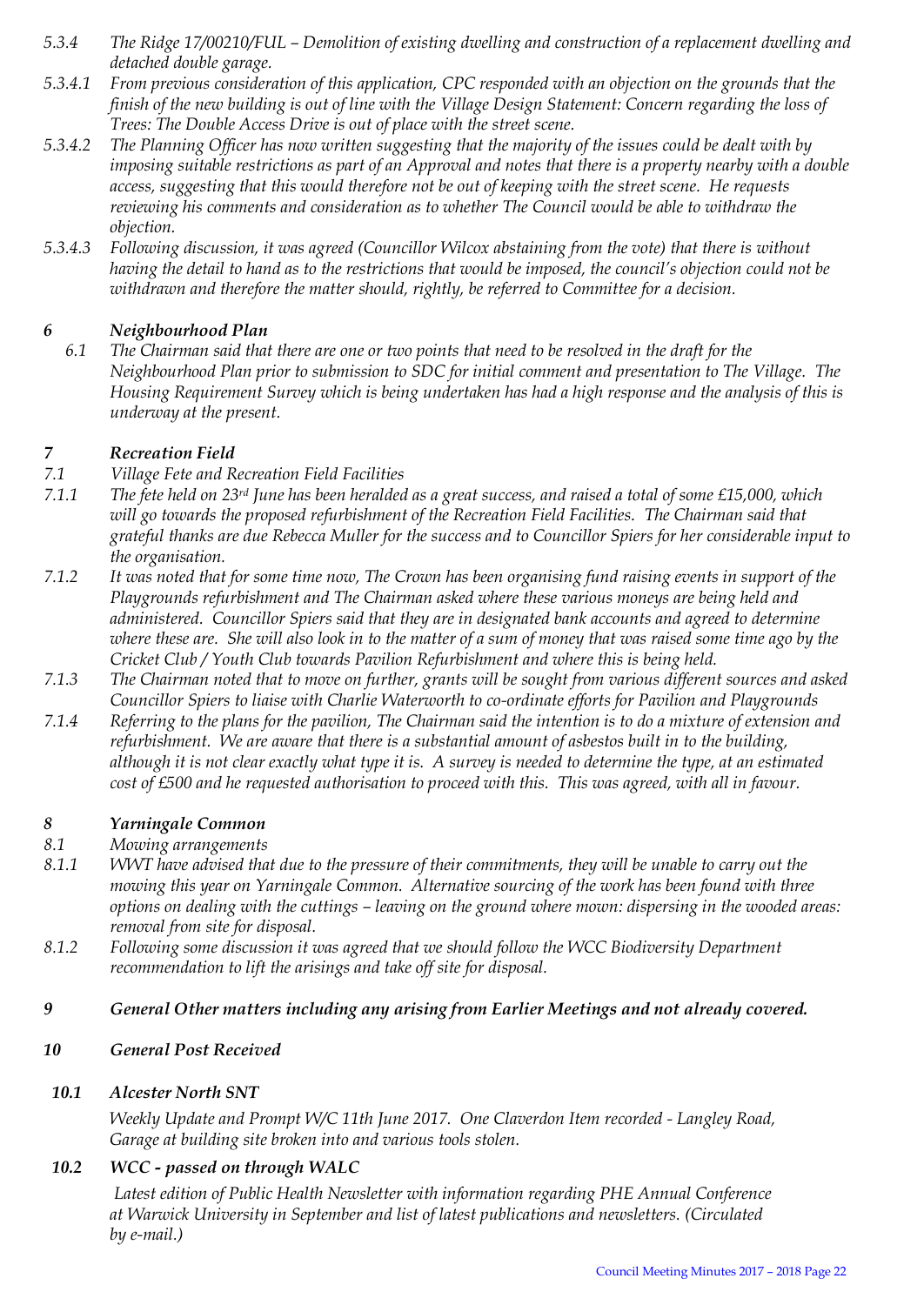#### *10.3 SDC Planning*

*Release of Site Allocations Plan to complement the Core Strategy for Consultation the closing date for comments is 28th July.* 

*A copy of the plan for Claverdon shows only a small change from the previously issued version, this being the inclusion of the 'Tin Tabernacle' site as being within The Village Boundary. This is considered insignificant, and it was agreed that no comments need to be submitted.*

#### *10.4 SDC Monitoring Officer*

*Information that a report is going to the Audit and Standards Committee regarding a proposal for a new Code of Conduct for Councillors. Copy of the report, which contains the draft of the new standard included. (Circulated by e-mail.)*

#### *10.5 WCC Localities and Communities*

*Cyber Scam Update - June issue. (Circulated by e-mail.)*

#### *10.6 Alcester North SNT*

*Weekly update and Prompt W/C 18th June 2017. No Claverdon Items Noted this week. (Circulated by e-mail.)*

#### *10.7 Alcester North SNT*

*Weekly update and Prompt W/C 25th June 2017. One Claverdon Item noted, suspicious circumstances report of two males seen entering Stable Compound. (Circulated by e-mail.)*

#### *10.8 Alcester North SNT*

*June Cyber Scam update. (Circulated by e-mail.)*

#### *10.9 SDC Corporate Communications*

*June edition of Parish and Partners Briefing. (Circulated by e-mail.)*

#### *10.10 WCC Highways*

*Notice of Closure of Kington Lane for Tree Works from 4th July. Work anticipated to be completed by 5th July. (Circulated by e-mail and posted on Website.)*

#### *10.11 WALC*

*Offer from the new WALC Chairman to attend Council Meeting and explain what WALC does for its members and address any concerns that Councillors have. This having been considered, it was agreed that we would not take up the offer at this time.*